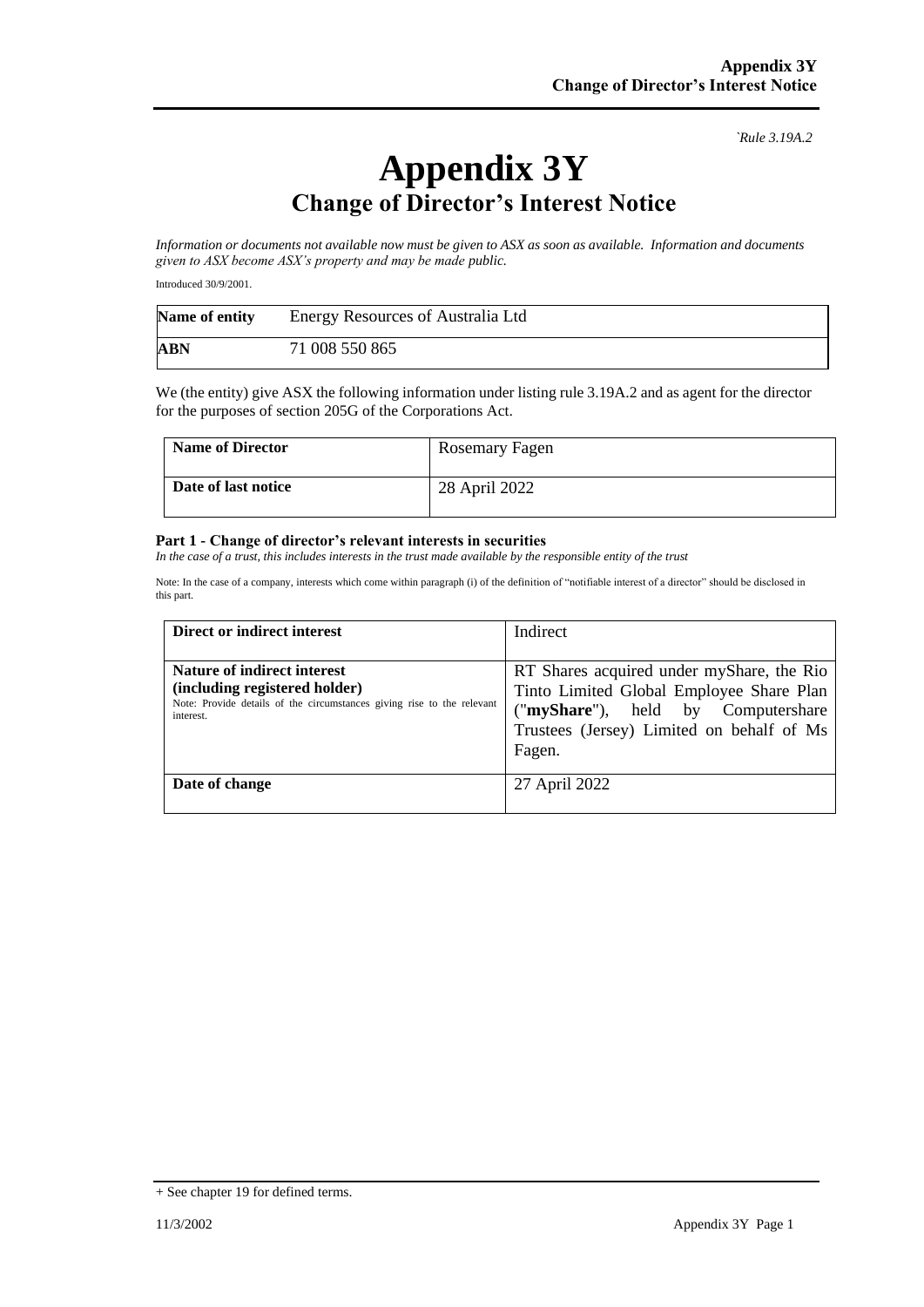| No. of securities held prior to change                                      | Direct                                                                                                    |
|-----------------------------------------------------------------------------|-----------------------------------------------------------------------------------------------------------|
|                                                                             | 14,864 Rio Tinto Limited (RT) Shares                                                                      |
|                                                                             |                                                                                                           |
|                                                                             | 27,191 rights (" $Right's$ ") to be granted RT                                                            |
|                                                                             | Shares under the Rio Tinto Equity Incentive                                                               |
|                                                                             | Program ("EIP") being 19,626 Rights as                                                                    |
|                                                                             | Performance Share Awards (PSAs), 4,412                                                                    |
|                                                                             | Rights as Management Share Awards (MSAs)                                                                  |
|                                                                             | and 3,153 Rights as Bonus Deferral Awards                                                                 |
|                                                                             | $(BDAs)^1$                                                                                                |
|                                                                             | 1.<br>In accordance with the rules of the EIP, upon vesting                                               |
|                                                                             | Ms Fagen may receive additional RT Shares in lieu<br>of dividends that would have been paid to her in the |
|                                                                             | period from grant on the base number of RT Shares                                                         |
|                                                                             | the subject of the Rights that vest.                                                                      |
|                                                                             | <b>Indirect</b>                                                                                           |
|                                                                             | 3,000 RT Shares held by NEGAF Pty Ltd as                                                                  |
|                                                                             | trustee for the Fagen Family Superfund. Ms                                                                |
|                                                                             | Fagen is a director and shareholder of                                                                    |
|                                                                             | NEGAF Pty Ltd and a beneficiary of the fund                                                               |
|                                                                             | 5,058 RT Shares held by Computershare                                                                     |
|                                                                             | Company Nominees Limited (as nominee for                                                                  |
|                                                                             | the Share Plan Account on behalf of Ms                                                                    |
|                                                                             | Fagen)                                                                                                    |
|                                                                             |                                                                                                           |
|                                                                             | 1,506 RT Shares acquired under myShare, the<br>Rio Tinto Limited Global Employee Share                    |
|                                                                             | Plan ("myShare"), held by Computershare                                                                   |
|                                                                             | Trustees (Jersey) Limited on behalf of Ms                                                                 |
|                                                                             | Fagen                                                                                                     |
|                                                                             |                                                                                                           |
|                                                                             | 161 conditional rights to additional matching                                                             |
|                                                                             | RT Shares ("Matching RT Share Rights") <sup>2</sup> .                                                     |
|                                                                             | In accordance with the rules of myShare, upon<br>2.<br>vesting of the Matching RT Share Rights, Ms Fagen  |
|                                                                             | may receive additional RT Shares in lieu of<br>dividends that would have been paid to her in the          |
|                                                                             | period from grant on the base number of shares the                                                        |
| <b>Class</b>                                                                | subject of the Matching RT Shares Rights that vest.<br><b>RT</b> Shares                                   |
|                                                                             |                                                                                                           |
|                                                                             |                                                                                                           |
| <b>Number acquired</b>                                                      | 90 RT Shares                                                                                              |
|                                                                             |                                                                                                           |
|                                                                             |                                                                                                           |
| <b>Number disposed</b>                                                      | Nil                                                                                                       |
|                                                                             |                                                                                                           |
|                                                                             |                                                                                                           |
| <b>Value/Consideration</b>                                                  |                                                                                                           |
| Note: If consideration is non-cash, provide details and estimated valuation | \$109.2194 per RT Share                                                                                   |

<sup>+</sup> See chapter 19 for defined terms.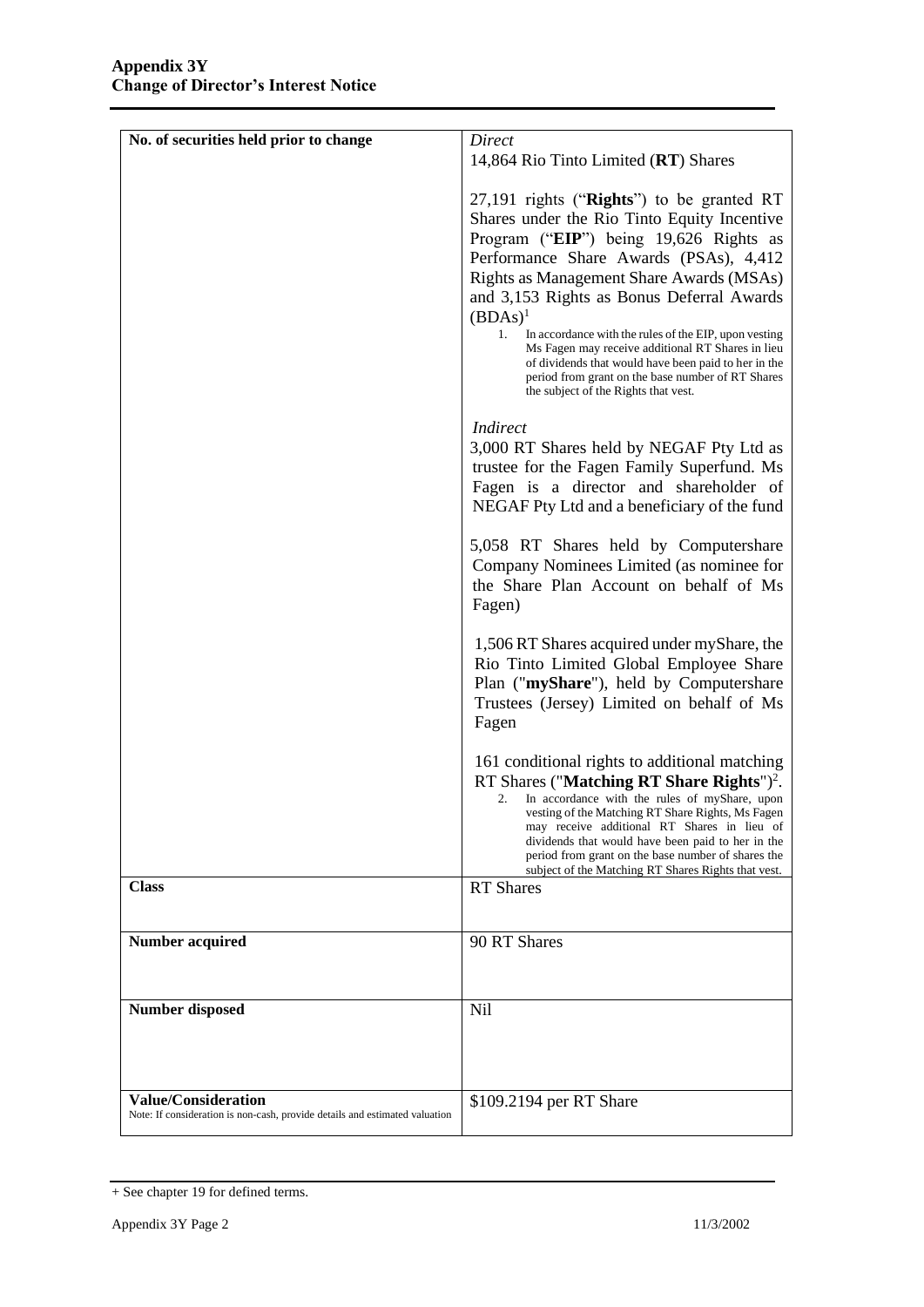| No. of securities held after change                                                                                                                 | <b>Direct</b>                                                                                                                                                                                                                                                                                                                                                                                                                                                                                                                                                |
|-----------------------------------------------------------------------------------------------------------------------------------------------------|--------------------------------------------------------------------------------------------------------------------------------------------------------------------------------------------------------------------------------------------------------------------------------------------------------------------------------------------------------------------------------------------------------------------------------------------------------------------------------------------------------------------------------------------------------------|
|                                                                                                                                                     | 14,864 Rio Tinto Limited (RT) Shares                                                                                                                                                                                                                                                                                                                                                                                                                                                                                                                         |
|                                                                                                                                                     | 27,191 rights ("Rights") to be granted RT<br>Shares under the Rio Tinto Equity Incentive<br>Program ("EIP") being 19,626 Rights as<br>Performance Share Awards (PSAs), 4,412<br>Rights as Management Share Awards (MSAs)<br>and 3,153 Rights as Bonus Deferral Awards<br>$(BDAs)^1$<br>1.<br>In accordance with the rules of the EIP, upon vesting<br>Ms Fagen may receive additional RT Shares in lieu<br>of dividends that would have been paid to her in the<br>period from grant on the base number of RT Shares<br>the subject of the Rights that vest. |
|                                                                                                                                                     | Indirect<br>3,000 RT Shares held by NEGAF Pty Ltd as<br>trustee for the Fagen Family Superfund. Ms<br>Fagen is a director and shareholder of<br>NEGAF Pty Ltd and a beneficiary of the fund                                                                                                                                                                                                                                                                                                                                                                  |
|                                                                                                                                                     | 5,058 RT Shares held by Computershare<br>Company Nominees Limited (as nominee for<br>the Share Plan Account on behalf of Ms<br>Fagen)                                                                                                                                                                                                                                                                                                                                                                                                                        |
|                                                                                                                                                     | 1,596 RT Shares acquired under myShare, the<br>Rio Tinto Limited Global Employee Share<br>Plan ("myShare"), held by Computershare<br>Trustees (Jersey) Limited on behalf of Ms<br>Fagen                                                                                                                                                                                                                                                                                                                                                                      |
|                                                                                                                                                     | 161 conditional rights to additional matching<br>RT Shares ("Matching RT Share Rights") <sup>2</sup> .<br>In accordance with the rules of myShare, upon<br>vesting of the Matching RT Share Rights, Ms Fagen<br>may receive additional RT Shares in lieu of<br>dividends that would have been paid to her in the<br>period from grant on the base number of shares the<br>subject of the Matching RT Shares Rights that vest.                                                                                                                                |
| Nature of change                                                                                                                                    | Acquisition of RT Shares under myShare on                                                                                                                                                                                                                                                                                                                                                                                                                                                                                                                    |
| Example: on-market trade, off-market trade, exercise of options, issue of<br>securities under dividend reinvestment plan, participation in buy-back | re-investment of dividends                                                                                                                                                                                                                                                                                                                                                                                                                                                                                                                                   |
|                                                                                                                                                     |                                                                                                                                                                                                                                                                                                                                                                                                                                                                                                                                                              |

## **Part 2 – Change of director's interests in contracts**

Note: In the case of a company, interests which come within paragraph (ii) of the definition of "notifiable interest of a director" should be disclosed in this part.

<sup>+</sup> See chapter 19 for defined terms.